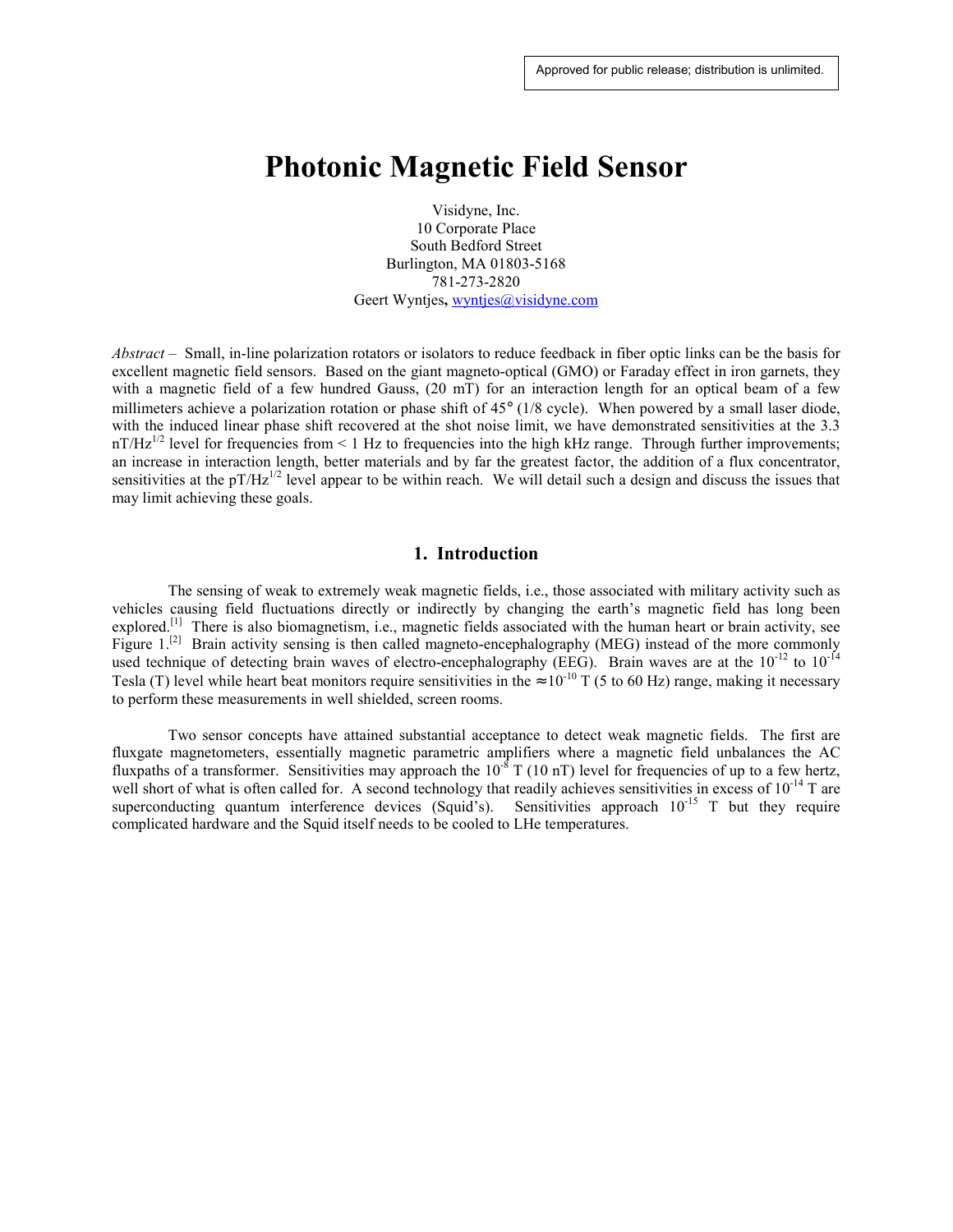| <b>Report Documentation Page</b>                                                                                                                                                                                                                                         |                           |                                                    |
|--------------------------------------------------------------------------------------------------------------------------------------------------------------------------------------------------------------------------------------------------------------------------|---------------------------|----------------------------------------------------|
| <b>Report Date</b><br>25FEB2002                                                                                                                                                                                                                                          | <b>Report Type</b><br>N/A | Dates Covered (from to)                            |
| <b>Title and Subtitle</b><br>Photonic Magnetic Field Sensor                                                                                                                                                                                                              |                           | <b>Contract Number</b>                             |
|                                                                                                                                                                                                                                                                          |                           | <b>Grant Number</b>                                |
|                                                                                                                                                                                                                                                                          |                           | <b>Program Element Number</b>                      |
| Author(s)                                                                                                                                                                                                                                                                |                           | <b>Project Number</b>                              |
|                                                                                                                                                                                                                                                                          |                           | <b>Task Number</b>                                 |
|                                                                                                                                                                                                                                                                          |                           | <b>Work Unit Number</b>                            |
| Performing Organization Name(s) and Address(es)<br>Visidyne, Inc. 10 Corporate Place South Bedford Street<br>Burlington, MA 01803-5168                                                                                                                                   |                           | <b>Performing Organization Report Number</b>       |
| <b>Sponsoring/Monitoring Agency Name(s) and Address(es)</b><br>Department of the Army, CECOM RDEC Night Vision &<br>Electronic Sensors Directorate AMSEL-RD-NV-D 10221<br>Burbeck Road Ft. Belvoir, VA 22060-5806                                                        |                           | <b>Sponsor/Monitor's Acronym(s)</b>                |
|                                                                                                                                                                                                                                                                          |                           | <b>Sponsor/Monitor's Report Number(s)</b>          |
| <b>Distribution/Availability Statement</b><br>Approved for public release, distribution unlimited                                                                                                                                                                        |                           |                                                    |
| <b>Supplementary Notes</b><br>Papers from 2001 Meeting of the MSS Specialty Group on Battlefield Acoustic and Seismic Sensing, Magnetic and<br>Electric Field Sensors, Volume 1: Special Session held 23 Oct 2001. See also ADM001434 for whole conference on<br>cd-rom. |                           |                                                    |
| <b>Abstract</b>                                                                                                                                                                                                                                                          |                           |                                                    |
| <b>Subject Terms</b>                                                                                                                                                                                                                                                     |                           |                                                    |
| <b>Report Classification</b><br>unclassified                                                                                                                                                                                                                             |                           | <b>Classification of this page</b><br>unclassified |
| <b>Classification of Abstract</b><br>unclassified                                                                                                                                                                                                                        |                           | <b>Limitation of Abstract</b><br>UU                |
| <b>Number of Pages</b><br>6                                                                                                                                                                                                                                              |                           |                                                    |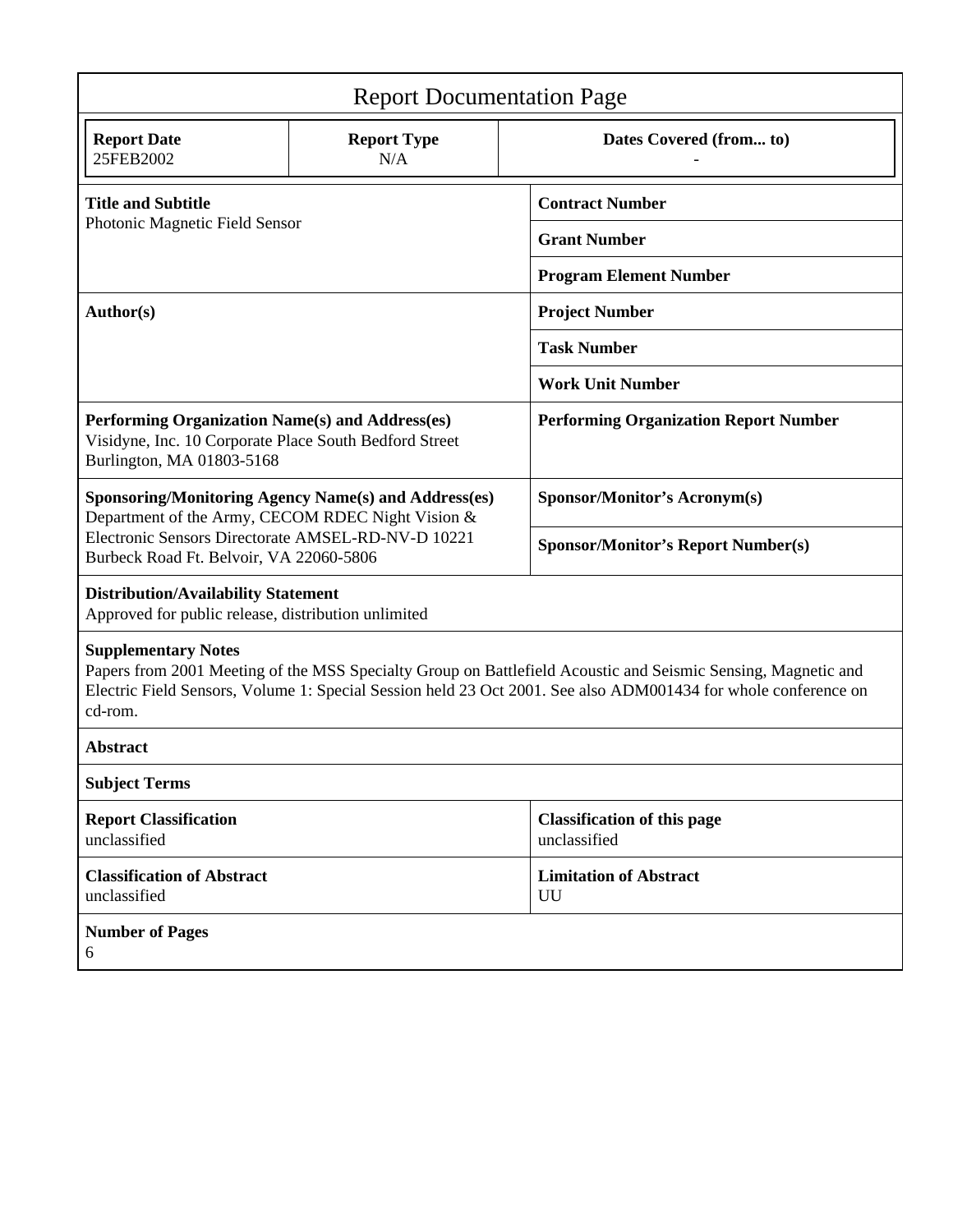

#### **Figure 1. Typical Amplitudes of the Main Biomagnetic Fields**

Two technologies that are fairly recent and that promise sensitivities midway between the fluxgate magnetometer and the Squids are those based upon the giant magneto-optical (GMO) effect in ferrimagnetic materials or YIG garnets and the giant magneto-resistance (GMR) effect in manganese based compounds.

The development of the GMO material was mostly motivated by the need for compact, in-line fiber optical isolators based on the Faraday effect, requiring only a few hundred Gauss (20 mT) in an element a few millimeter long to achieve 45° (1/8 cycle) polarization rotation (90° two way). The development of GMR devices was mostly driven by the need for better readouts for magnetic hard disc pick-ups. Both these technologies appear to have the potential for similar sensitivities. The GMO devices have better linearity, which is an important factor in a gradiometer arrangement and since the gain takes place at the photon level, it produces high level signals making it less vulnerable to EMI. The GMR devices are likely to be somewhat smaller and consume less power.

 Since Visidyne's expertise lies in the area of optical sensors, a design concept based on the GMO effect will be discussed.

# **2. Theory/Operating Principle**

The design concept for a magnetic field sensor based on the GMO effect is shown in Figure 2, in exploded form. It shows a laser diode, e.g., of the vertical cavity surface emitting laser diode, VCSEL type, because of its high efficiency at low power. Its output is collimated by a lens, and propagates through the GMO material. The vector magnetic B or H field causes a path difference and therefore a phase shift between the two, in essence left and right handed circular polarized light beams with a magnitude, in cycles of

#### $\Phi = 2BVI$ .

where B is the magnetic, vector field in Teslas  $(10^4 \text{ Gauss})$ , V the so called Verdet constant, a measure of the magneto-optical or Faraday effect of the material, and expressed in cycles/Tesla-meter. L is the path length (in m) through the material. This phase shift is recovered by converting the two circular polarizations into two orthogonal, linear polarizations, which are separated in angle by Wollaston prism, and after passing through a polarizer/mixer, projected as a fringe pattern on a Visidyne linear array detector. The position of this pattern is proportional to the induced phase shift and is recovered by a chip-based digital phase processor.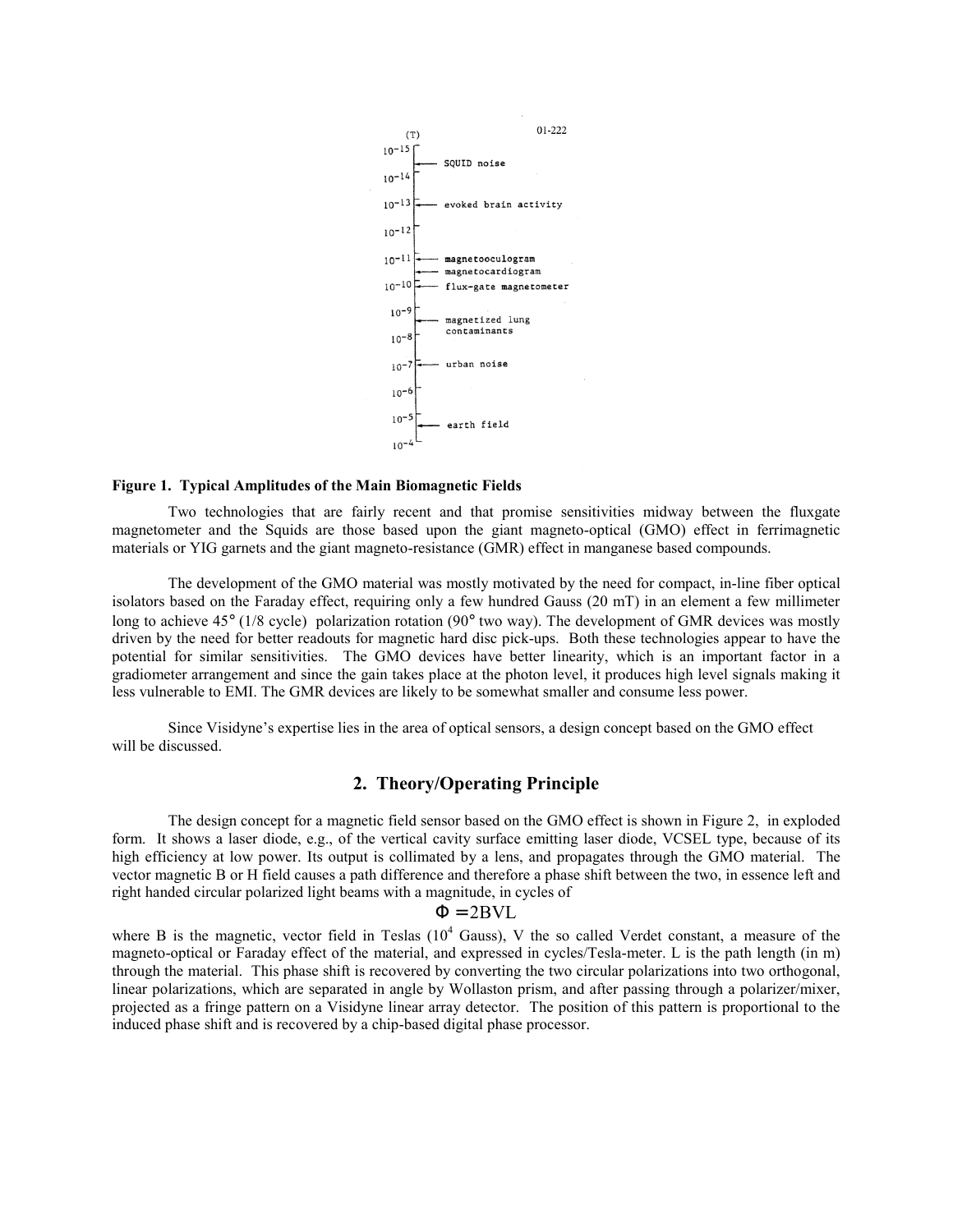

#### **Figure 2. Concept for a B sensor based on a GMO element and a phase readout.**

What makes the photonic field sensor so promising is the development of ferromagnetic materials based on iron or gallium substituted garnets or YIG's. They have Verdet constants of  $\geq 1.6 \times 10^3$  cycles/Tm ( $\approx 10^4$  rad/Tm) at wavelength from  $> 1 \text{ µm}$  to 1.8  $\text{µm}$ .

This compares to a Verdet constant of < 12 cycles/Tm for a high Verdet constant glass such as HOYA FR5. Thus, it is possible to build optical isolators (to minimize reflections in fiber optic based sensors or communication links which adversely affect laser diode stability) with an in-line section of GMO material (< 1 mm long, 1 mm diameter) and a magnetic field strength of  $\leq 20$  mT from a tiny magnet to reach a saturated Faraday rotation of 45° (1/8 cycle) or 90° (1/4 cycle) for reflected light, which is then blocked by a polarizer at 90°.

 These high phase shifts combined with Visidyne's ability to measure extremely small differential phase shifts between interfering optical beams, at the shot noise level, makes it possible to measure very weak magnetic fields.

The sensitivity limit  $(SNR = 1)$  is

$$
dB = d\phi / 2VL
$$

where dφ is the shot noise limited phase resolution in cycles/Hz<sup>1/2</sup> for a given laser power P<sub>L</sub>, detector response R<sub>i</sub> and an overall efficiency z, for  $d\phi = 1/2\pi (2e/zP_LR_i)^{1/2}$  cycles/Hz<sup>1/2</sup>, e = 1.6 x 10<sup>-19</sup>C. Inserting some actual values of  $P_L = 2$  mwatt, requiring 5 mwatt of electrical power,  $z = 0.2$ , detector response  $R_i = 1$  Amp/watt at  $\lambda = 1.3$  µm, V = 1.6 x 10<sup>3</sup> cycles/Tm, L = 2 mm, leads to a projected field sensitivity  $dB = 1.5 \times 10^{-9}$  T/Hz<sup>1/2</sup> (1.5 nT/Hz<sup>1/2</sup>).

*An essential aspect of the design is that the B field measurement is recovered as a phase change, a ratiometric quantity, unlike the more common method as a change in intensity, i.e., through a polarizer/analyzer. This causes the sensor's response to be unaffected by source/detector 1/f noise down to very low frequencies, << 1 Hz, making it likely that ambient noise due to sensor motion/orientation and stray fields become the largest source of low frequency noise.* 

## **3. Experimental Results**

That these projected sensitivities are not unrealistic can be seen from the data shown in Figure 3 and 4. This data taken by the author of this write-up a number of years back shows the results for a YIG based sensor<sup>[3]</sup>. Figure 3 shows the sensors response for an applied 1 kHz square wave magnetic field, from a Helmholtz coil, with a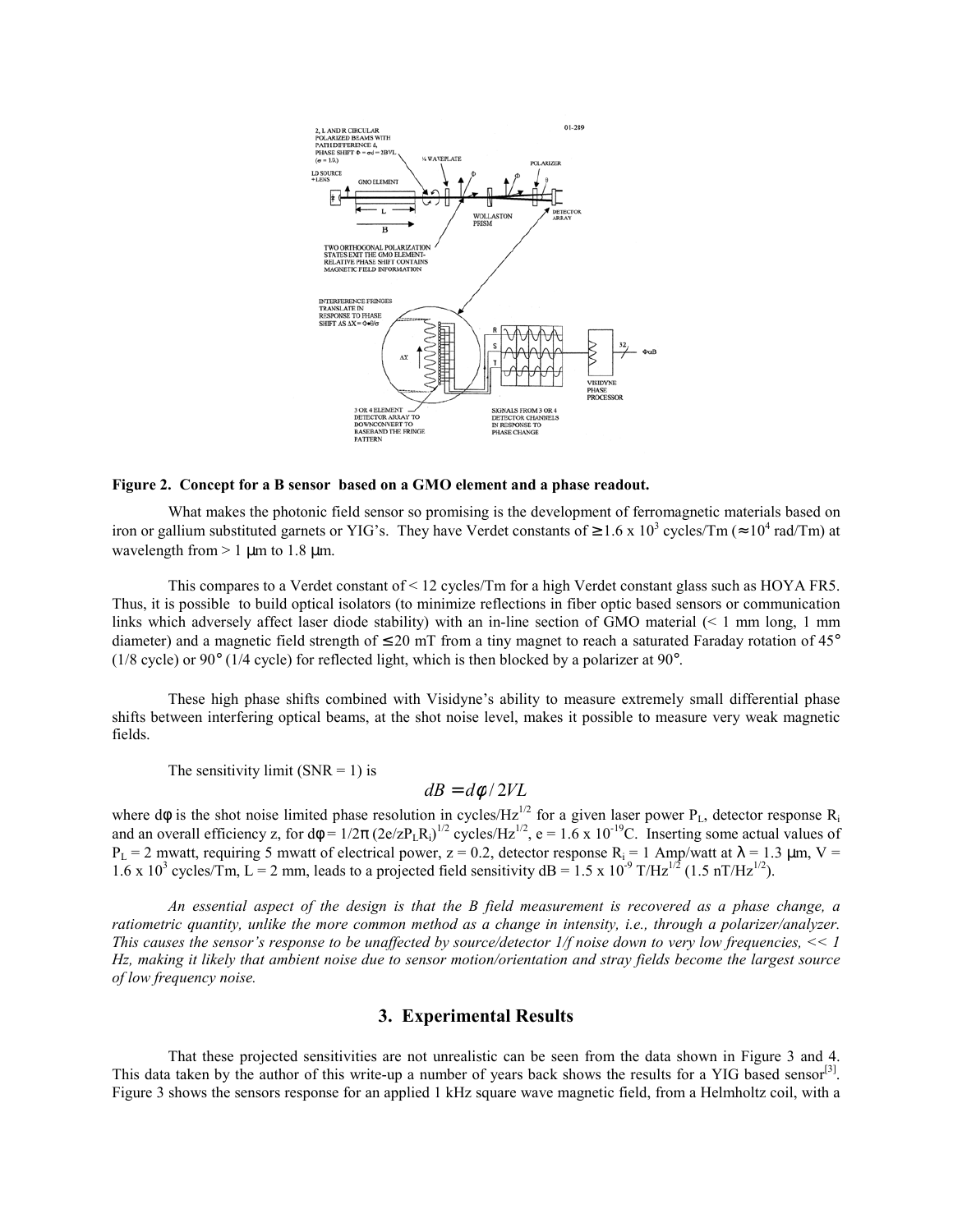magnitude of  $\approx$  48 µT (p-p). It shows the harmonics out to frequencies > 25 kHz. Figure 4 shows an ambient, laboratory noise level measurement, showing the expected 60 Hz and its  $3<sup>d</sup>$  harmonic, 180 Hz peaks. The noise floor is  $\approx 3.3$  nT/Hz<sup>1/2</sup> for an older material with 1 = 0.8 mm, V = 1000 cycles/T.m, and an older phase recovery scheme. Adjusting for these factors, leads to a sensitivity of  $dH = 8 \times 10^{-10}$  T/Hz<sup>1/2</sup>, close to the projected sensitivity.



**Figure 3. Sensor Response for a 48** µ**T, (p-p) 1 kHz Field.** 





# **4. Prognosis/Projected Performance**

To make these sensors useful e.g., for battlefield activity monitoring, sensitivities at or near the pico  $T/Hz^{1/2}$ are likely to be required with a bandwidth extending from  $\leq 1$  Hz to  $> 10$  kHz. In addition they should have good dynamic range and linearity so they can be deployed in a spatially dispersed, gradiometer mode of operation. Other operational factors likely to be important are working over a wide temperature range, low power consumption, small size and a data output format compatible with a sensor data collection network. A design that is projected to come close to satisfying these demands is shown in Figure 3.

It would be nearly monolithic with all elements cemented together and dimensions of  $\approx 12$  mm in diameter and  $\approx 10$  cm long.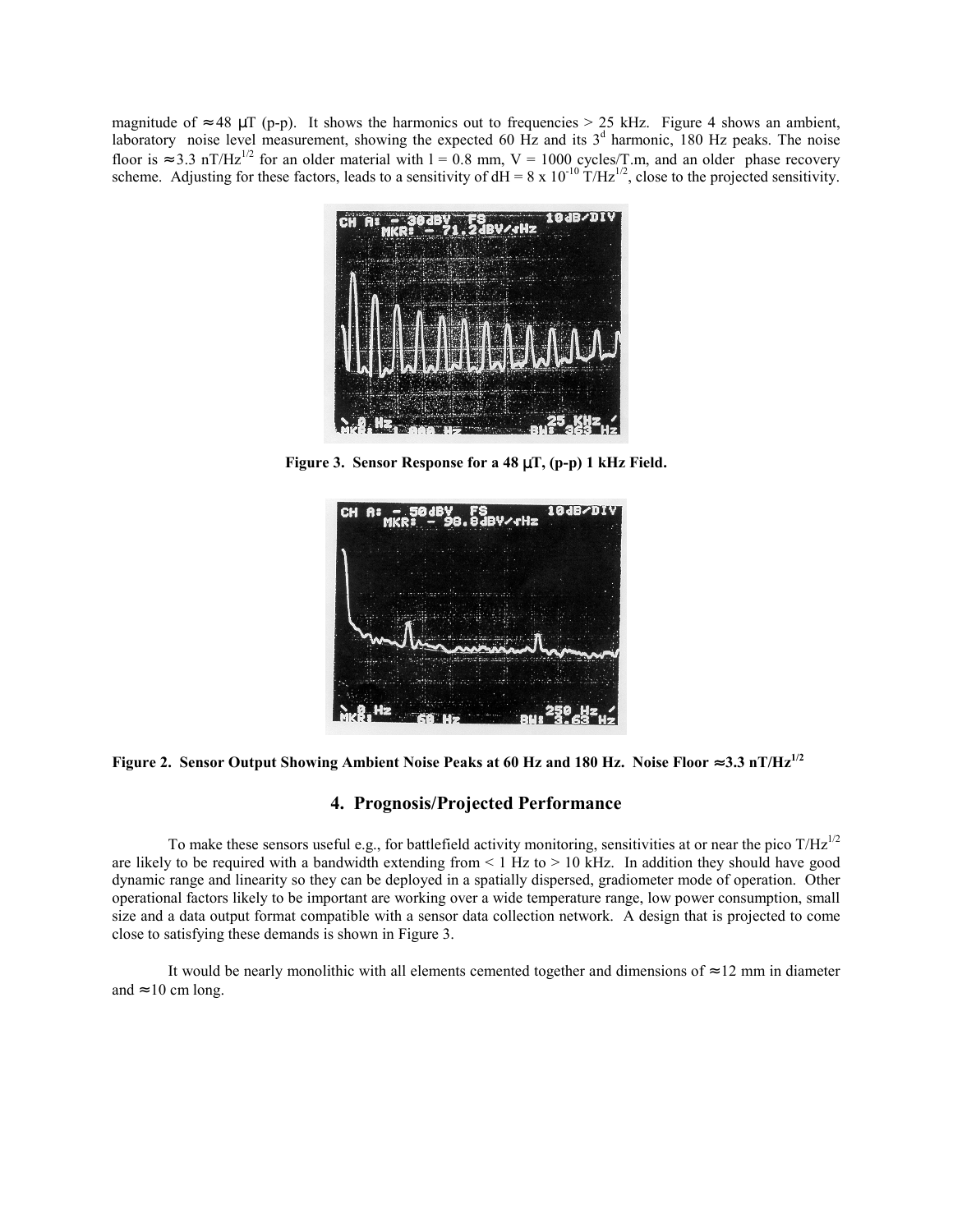

**Figure 3. Sensor Design**

 The principal change is the addition of a flux concentrator to enhance the magnetic field in the GMO element by a factor of G. Other changes are an increase in GMO crystal lengths and materials with somewhat higher Verdet constants and additional improvements in the efficiency of the phase detector/processor. By far the greatest contribution to the sensitivity improvement is the flux concentrator. Researchers from NIST, Boulder, CO have demonstrated a gain of G > 200 (46 dB) for a GMO crystal diameter  $d \approx 1$  mm and a flux concentrator diameter of  $\approx$  1.2 cm.<sup>[4]</sup> An increase in crystal length from 2 mm to 5 mm should lead to a gain of 2.5, additional improvement from more recent materials and processor improvements may lead to a further improvement of a factor 3 to 4, for a total projected gain of 200 x 2.5  $\bar{x}$  4 = 2000 (66 dB). From the previously calculated sensitivity of 1.5  $nT/Hz^{1/2}$ , this leads to a projected sensitivity of  $\leq 1pT/Hz^{1/2}$ .

#### Other Sensor Parameters

#### Frequency Response

 The frequency response for the GMO materials appears to be well in excess of 100 MHz to 1 GHz and the sensor response will therefore be limited by the sampling rate of the phase processor of  $\approx 1$  to 10 MHz and by the response of the flux concentrator, likely well in excess of 100 kHz.

### Linearity/Dynamic Range

GMO materials saturate at  $\approx \pm 20$  mT and are highly linear up to that point. For a response e.g., from 300 to 30 kHz, or a noise level of  $\Delta B \approx 10^{-10}$  T and for G = 100, (40 dB) a dynamic range of ≈ 20 log (20 x 10<sup>-3</sup>/10<sup>-10</sup>) – 40  $db$  = 120 dB. The phase processor also has in essence no dynamic range limitations and typically extends to over 32 bits/ $Hz^{1/2}$ .

#### Gradiometer Applications

How well a field sensor can be used as a  $1<sup>st</sup>$  or  $2<sup>nd</sup>$  order gradiometer for the purpose of spatial discrimination, critically depends on its absolute response and linearity. Both factors are expected to be satisfied for the photonic sensor.

#### Environment

#### **Temperature**

Material response with temperature is nearly constant over a temperature range from  $20^{\circ}$ C to  $> 100^{\circ}$ C with a change of less than 1 to 3%.

 $00 - 290$